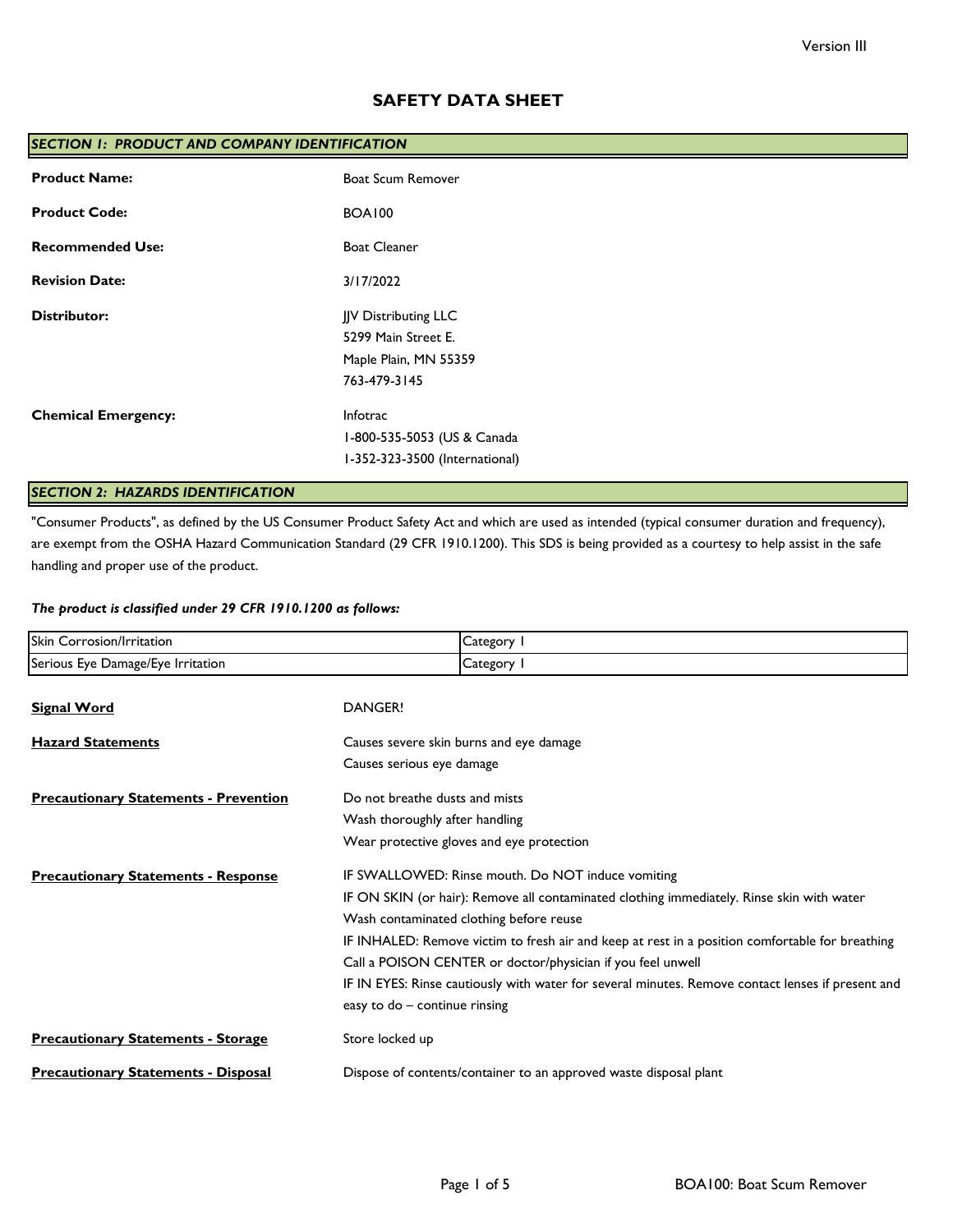

#### *SECTION 3: INFORMATION ON HAZARDOUS INGREDIENTS*

## *Product is a mixture according to 29 CFR 1910.1200.*

#### **Hazardous Components**

| Hazardous Ingredients | $\sim$<br>ד כבש | $\mathbf{c}$<br>'eight %  |
|-----------------------|-----------------|---------------------------|
| Bleng<br>retary)،     | Secret<br>rade. | $\overline{P}$<br>  J / c |

*Specific chemical identity and/or exact percentage of components has been withheld in accordance with a trade secret claim according to Appendix E 29 CFR 1910.1200.*

# *SECTION 4: FIRST-AID MEASURES*

## **First Aid Measures**

| <b>General Advice:</b> | Keep out of reach of children. Use with care.                                                                             |
|------------------------|---------------------------------------------------------------------------------------------------------------------------|
| <b>Eye Contact:</b>    | Immediately flush with cool running water for at least 15 minutes while holding eyelids apart. Do not rub affected area.  |
|                        | Remove contact lenses if applicable.                                                                                      |
| <b>Skin Contact:</b>   | Wash off with soap and water while removing all contaminated clothes and shoes.                                           |
| Ingestion:             | If swallowed, call immediately for emergency medical assistance. DO NOT induce vomiting. Rinse mouth with water and drink |
|                        | 1-2 glasses of water. Never give anything by mouth to an unconscious person.                                              |
| <b>Inhalation:</b>     | Remove to fresh air.                                                                                                      |

#### **Most Important Symptoms and Effects**

 **Symptoms:** Severe burns to eyes, skin, and respiratory tract.

#### **Indication of any immediate medical attention and special treatment needed**

**Note to Physician:** Treat symptomatically.

# **Flammable Properties Flammability: Explosive Prop:** May be a fire and explosive hazard when in contact with incompatible materials.  **Suitable: Unsuitable: Hazards:** Fire-Fight Method: In the event of a fire, fire-fighters should wear appropriate protective equipment and self-contained breathing apparatus Personal Precautions: Evacuate personnel to safe areas. Isolate hazard area and deny entry. Stay upwind of spill/leak. Use personal protective Fine water spray, normal foam, dry agent (carbon dioxide, dry chemical powder). **Protective equipment and precautions for fire-fighters** *SECTION 5: FIRE-FIGHTING MEASURES* Not considered to be a fire hazard. **Specific Hazards Arising from Chemical** No information available. *SECTION 6: ACCIDENTAL RELEASE MEASURES* (SCBA) with a full face-piece operated in positive pressure mode. No information available. **Extinguishing Media**

|                         | equipment. Avoid contact with skin, eyes or clothing.                                                                                                      |
|-------------------------|------------------------------------------------------------------------------------------------------------------------------------------------------------|
|                         | <b>Environ. Precautions:</b> Prevent release to the environment if possible. Dike large spills to prevent material from entering streams or sewer systems. |
| <b>Clean-Up Method:</b> | Soak-up with inert absorbent material and place into appropriate container for disposal. Clean contaminated area thoroughly                                |
|                         | with water. Prevent product from entering drains.                                                                                                          |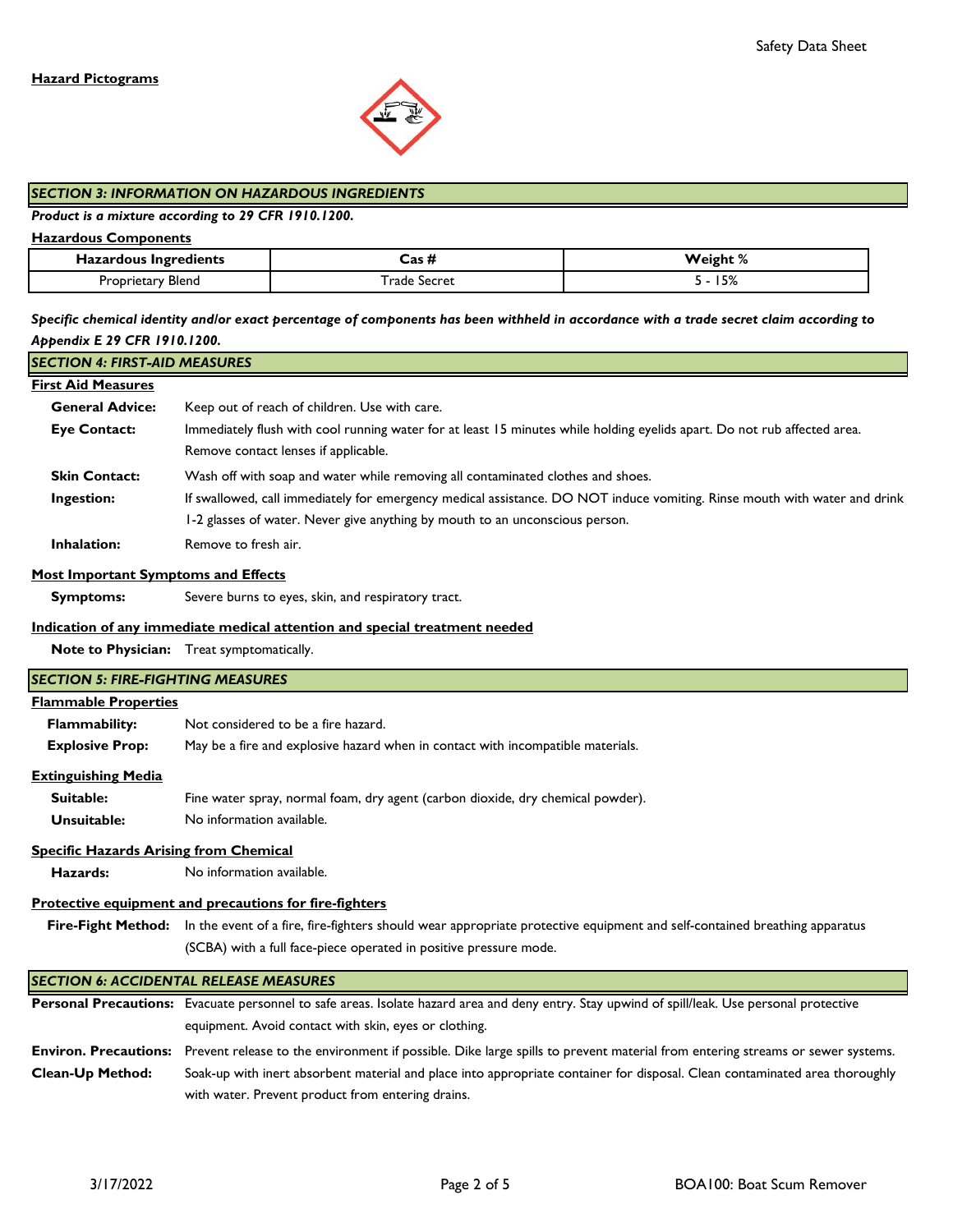**Handling: Storage:** *SECTION 7: HANDLING AND STORAGE* Store in closed containers in cool, dry, well-ventilated area. Avoid overheating or freezing. Keep in properly labeled containers and out of reach of children. Use personal protective equipment when needed. Avoid contact with skin, eyes, and clothing. Wash hands before eating, drinking, or smoking. Remove contaminated clothes and wash before reuse. Use in a ventilated area.

**Incomp. Materials:** Keep away from strong oxidizing agents.

# **SECTION 8: EXPOSURE CONTROLS AND PERSONAL PROTECTION**

| <b>Exposure Guidelines</b> |                 |                  |
|----------------------------|-----------------|------------------|
| <b>Hazardous Chemical</b>  | <b>OSHA PEL</b> | <b>ACGIH TLV</b> |
| Proprietary Blend          | Not Determined  | Not Determined   |

## **Appropriate Engineering Controls**

 **Eng. Controls:** Ensure adequate ventilation, especially in confined areas.

## **Personal Protection Equipment (PPE)**

| Eyes:               | Recommend safety goggles or shield.                                                           |
|---------------------|-----------------------------------------------------------------------------------------------|
| <b>Respiratory:</b> | Not usually necessary where ventilation is sufficient to maintain vapors under the TLV limit. |
| Skin:               | Avoid skin contact. Recommend chemical resistant gloves.                                      |

*SECTION 9: PHYSICAL AND CHEMICAL PROPERTIES*

|                          | Information on basic physical and chemical properties |                            |                |
|--------------------------|-------------------------------------------------------|----------------------------|----------------|
| <b>Physical State:</b>   | Liguid                                                | <b>Freezing Point:</b>     | Not determined |
| Appearance:              | Clear Liquid                                          | <b>Boiling Point:</b>      | Not determined |
| Color:                   | <b>Colorless</b>                                      | <b>Evaporation Rate:</b>   | Not determined |
| Odor:                    | <b>Odorless</b>                                       | <b>Vapor Pressure:</b>     | Not determined |
| <b>Odor Threshold:</b>   | No information available                              | <b>Vapor Density:</b>      | Not determined |
| pH:                      | $1.0 - 3.0$                                           | <b>Relative Density:</b>   | Not determined |
| <b>Flash Point:</b>      | Not determined                                        | <b>Flammability:</b>       | Not determined |
| <b>Water Solubility:</b> | Soluble in water                                      | <b>Explosive Limits:</b>   | Not determined |
| <b>Viscosity:</b>        | Not determined                                        | <b>Part. Coefficient:</b>  | Not determined |
| <b>Specific Gravity:</b> | $1.02 - 1.04$                                         | <b>Auto-ignition Temp:</b> | Not determined |
| <b>Melting Point:</b>    | Not determined                                        | Decomp. Temp:              | Not determined |
|                          |                                                       |                            |                |

**Stability: Haz. Decomposition:** No information available. **Haz. Polymerization:** No information available. Stable under ordinary conditions of use and storage. *SECTION 10: STABILITY AND REACTIVITY*

**Incompatibilities:** Keep away from strong oxidizing agents.

**Conditions to Avoid:** Heat, moisture and incompatibles.

# *SECTION 11: TOXICOLOGY INFORMATION*

| <b>Component Information</b> |                |                    |
|------------------------------|----------------|--------------------|
| <b>Hazardous Chemical</b>    | LD50 Oral      | <b>LD50 Dermal</b> |
| Proprietary Blend            | Not Determined | Not Determined     |

# **Potential Health Effects**

 **Exposure Routes:** Eye Contact, Dermal Contact, Ingestion, Inhalation

 **Acute Toxicity:**

| Eyes:      | Causes eye irritation with tearing, redness, and impaired vision.           |
|------------|-----------------------------------------------------------------------------|
| Skin:      | Causes skin irritation, redness, and itching. May cause chemical burns.     |
| Ingestion: | Harmful if swallowed. Corrosive to mucous membranes, esophagus and stomach. |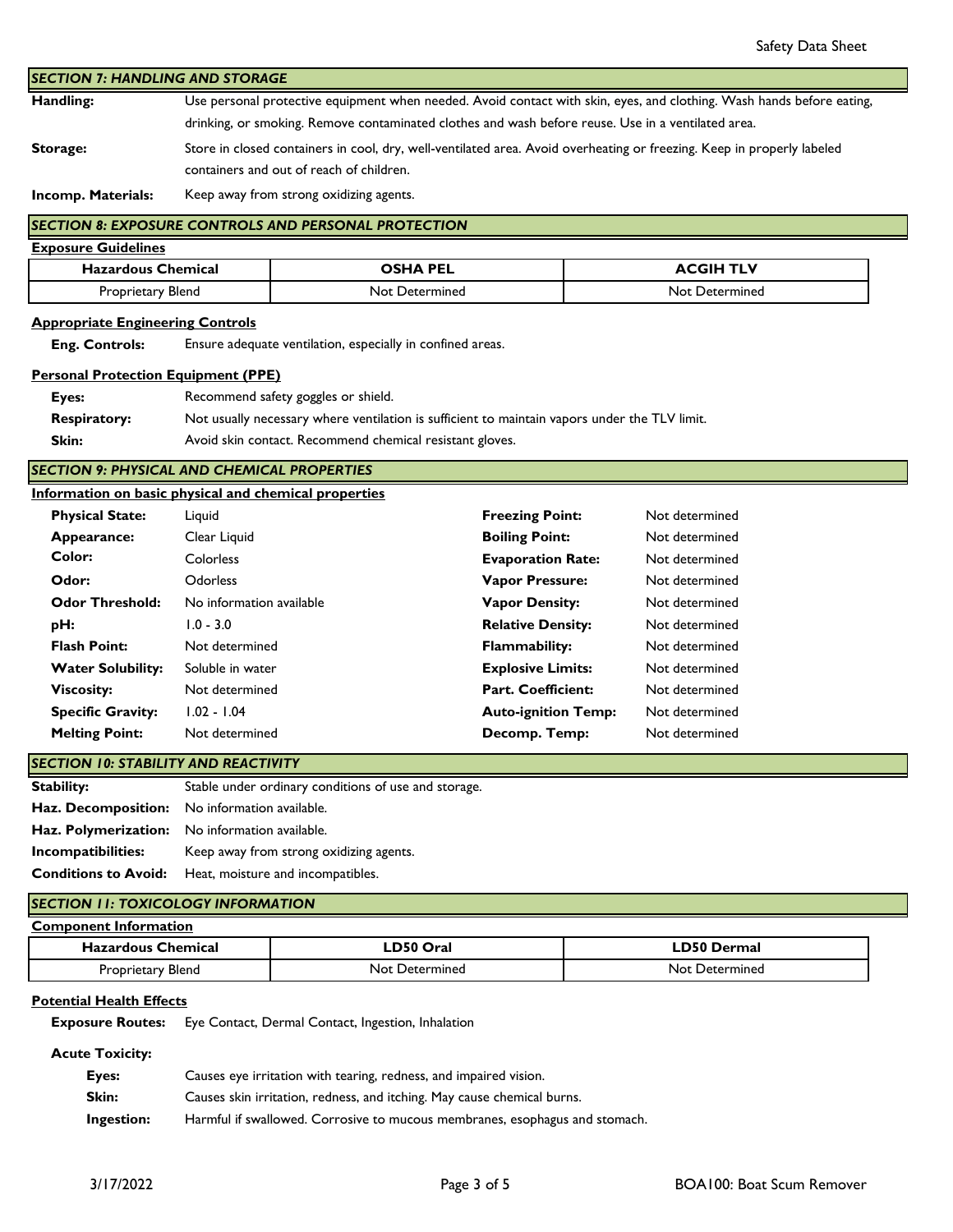**Inhalation:** Respiratory irritant.

 **Chronic Effects: Carcinogenicity:** Not listed as carcinogen by OSHA, NTP or IARC. Avoid repeated exposure. May aggravate pre-existing medical conditions including eye, skin and respiratory disorders.

## *SECTION 12: ECOLOGICAL INFORMATION*

| Ecotoxicity               |                         |                                  |
|---------------------------|-------------------------|----------------------------------|
| <b>Hazardous Chemical</b> | <b>Toxicity to Fish</b> | <b>Toxicity to Invertebrates</b> |
| Proprietary Blend         | Not Determined          | <b>Not Determined</b>            |

## **Environmental Toxicity**

| <b>Biodegradation:</b>  | No information available. |
|-------------------------|---------------------------|
| <b>Persistence:</b>     | No information available. |
| <b>Bioaccumulation:</b> | No information available. |
| <b>Mobility:</b>        | No information available. |

#### *SECTION 13: DISPOSAL CONSIDERATIONS*

**Waste Disposal:** Recover or recycle if possible. Disposal should be in compliance with applicable federal, state, and local regulations. Do not dispose of in the environment, in sewage, and/or in drains.

#### **Container:** Drain contaminated container thoroughly. Do not reuse container.

## *SECTION 14: TRANSPORT INFORMATION*

*Transport in accordance with all federal, state, and local regulations.* 

#### **DOT**

| <b>Proper Name:</b>   | NA.                                                                          |
|-----------------------|------------------------------------------------------------------------------|
| <b>Hazard Class:</b>  | NA.                                                                          |
| <b>UN Number:</b>     | NA.                                                                          |
| <b>Packing Group:</b> | NA                                                                           |
|                       | <b>Special Provisions:</b> This product is not regulated as dangerous goods. |
|                       |                                                                              |

## *SECTION 15: REGULATORY INFORMATION*

# **US Federal Regulations**

 **TSCA Status:** All components of this product are listed or exempt from listing on TSCA inventory.

 **CERCLA Reportable Quantity:** Not applicable

## **U.S. State Right-to-Know Regulations**

| ้ hemical<br>$-1272$<br>nıcaı<br>Эaz.<br>. | . .<br>$\cap$ alifornia<br>`on 65<br>. |
|--------------------------------------------|----------------------------------------|
| None                                       |                                        |

#### **Section 311/312 Hazard Category**

| <b>Acute Health Hazard:</b>               | N٥          |
|-------------------------------------------|-------------|
| Chronic Health Hazard:                    | N٥          |
| Fire Hazard:                              | N٥          |
| <b>Sudden Release of Pressure Hazard:</b> | N٥          |
| <b>Reactive Hazard:</b>                   | N٥          |
| <b>Section 313 Toxic Chemicals</b>        | <b>None</b> |
|                                           |             |

## *SECTION 16: OTHER INFORMATION*

| <b>Prepared by:</b>    | Health and Safety Department |
|------------------------|------------------------------|
| <b>Contact Number:</b> | 1-877-866-9742               |
| <b>Issue Date:</b>     | 3/30/2015                    |
| <b>Revision Date:</b>  | 3/17/2022                    |
| <b>Revision Note:</b>  | Updated address              |